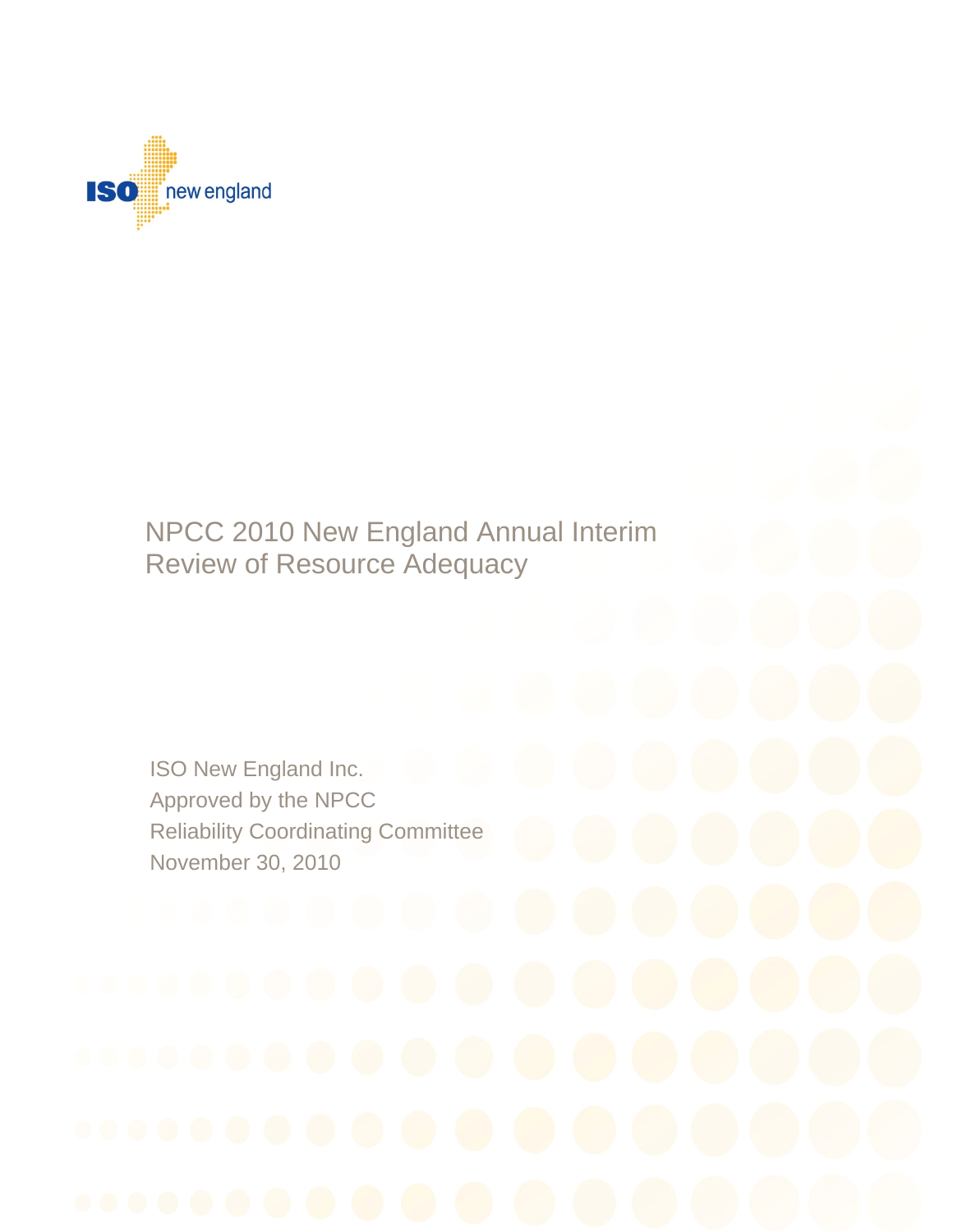# **1. Executive Summary**

This report is ISO New England's (ISO-NE) 2010 Annual Interim Assessment of its 2008 Comprehensive Review of Resource Adequacy covering the time period of 2009 through 2013. This assessment is conducted to comply with the Reliability Assessment Program (RAP) as established by the Northeast Power Coordinating Council (NPCC). This assessment follows the resource adequacy review guidelines as outlined in the *NPCC Regional Reliability Directory #1 Appendix D (Adopted: December 1, 2009)*.

Results of this interim resource adequacy assessment show that New England will comply with the NPCC resource adequacy reliability criterion under both the reference and the high demand forecasts. Tables E1 and E2 summarize the Loss of Load Expectation for the study years for the demand forecast scenarios simulated.

| Year | <b>2008 Comprehensive Review</b><br>(Days/Year) | 2010 Interim Review<br>(Days/Year) |
|------|-------------------------------------------------|------------------------------------|
| 2011 | 0.032                                           | 0.028                              |
| 2012 | 0.045                                           | 0.000                              |
| 2013 | 0.060                                           | 0.008                              |

#### **Table E1 Reference Demand Forecast**

| Year | <b>2008 Comprehensive Review</b><br>(Days/Year) | 2010 Interim Review<br>(Days/Year) |
|------|-------------------------------------------------|------------------------------------|
| 2011 | 0.049                                           | 0.028                              |
| 2012 | 0.080                                           | 0.001                              |
| 2013 | 0.123                                           | 0.010                              |

#### **Table E2 High Demand Forecast**

On June 16, 2006, the Federal Energy Regulatory Commission (FERC) approved a Settlement Agreement<sup>1</sup> (SA) creating a newly designed Forward Capacity Market<sup>2</sup> (FCM) in New England. The FCM establishes competitive auctions for capacity resources, both supply and demand-side, which are held approximately three years ahead of their anticipated need. Annual reconfiguration auctions are conducted every year after the primary auction. To enter into a Forward Capacity Auction (FCA), all capacity resources must comply with the qualification and financial-assurance requirements of the FCM. Existing capacity resources are required to participate in the FCA and are automatically entered into the capacity auction. However, these resources may indicate a desire to be removed from the FCA by submitting a delist bid before the existing-capacity qualification deadline. Since the obligation to participate in the New England energy market is assigned only to resources with a capacity supply obligation, delisted resources are not obligated to supply energy, although they are allowed to voluntarily supply electric energy at market prices. Reconfiguration auctions also may procure any quantities not purchased in the FCA as a result of delisting at specific price thresholds. These auctions allow adjustments that reflect changes in the Installed Capacity Requirement (ICR) for

l

<sup>1</sup> http://www.iso-ne.com/regulatory/ferc/filings/2006/mar/er03-563-000\_030\_055\_3-7-06\_corrected.pdf

 $^2$  For a copy of the market rules, please reference: http://www.iso-ne.com/regulatory/tariff/sect\_3/v6\_eff-1-9-08\_mr1\_sect\_13\_and\_14.pdf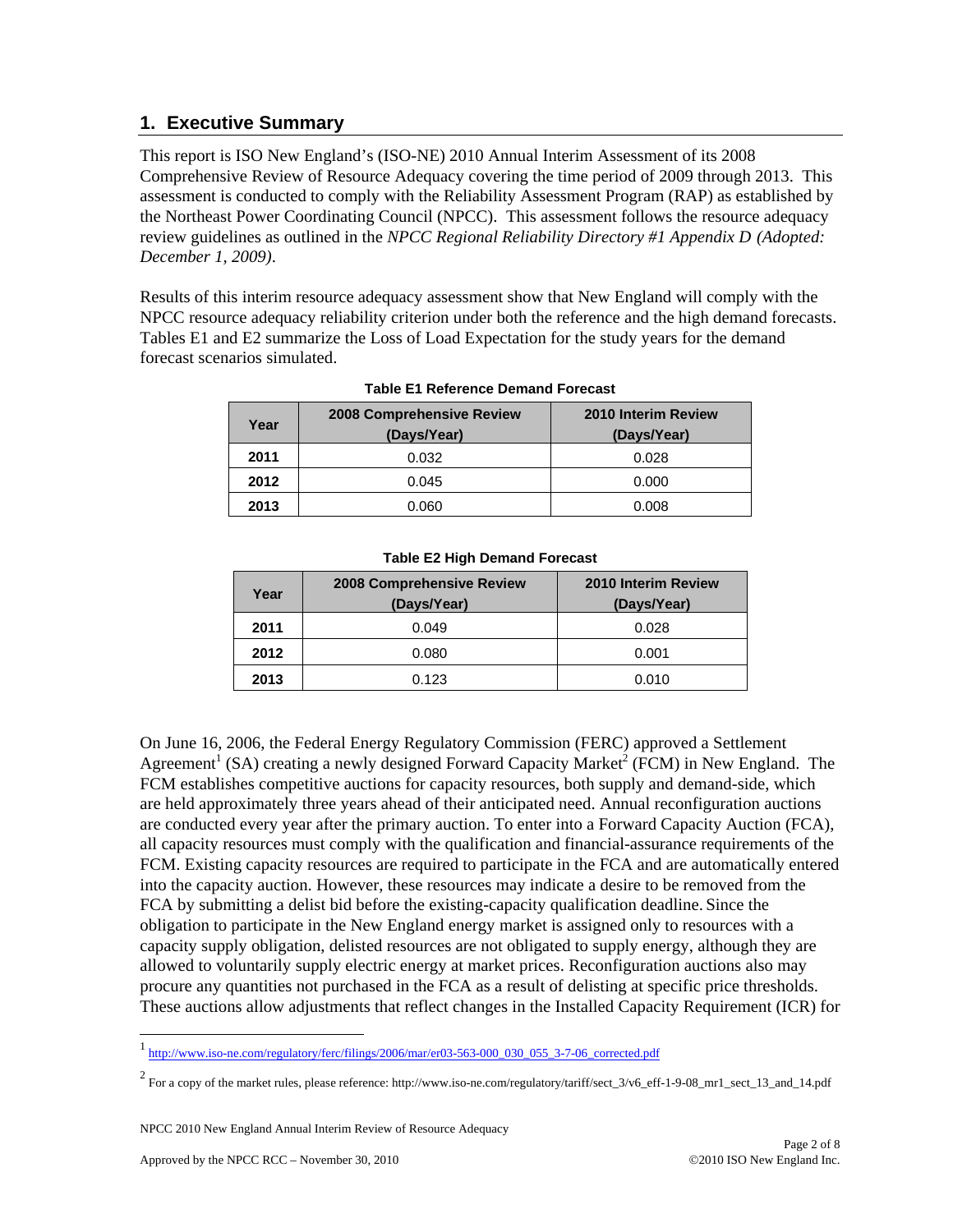the region along the time, and they facilitate the trading of individual commitments made in the previous FCA. Unless an existing capacity resource follows specific criteria to become delisted each year, it will be assigned a one-year capacity supply obligation. New capacity that bids in the FCA can choose a capacity commitment period obligation between one and five years. The FCM requires all new and existing capacity resources that obtain a capacity supply obligation (i.e., that clear the auction) to perform during shortage events, which occur when the region is not able to meet its load and operating-reserve requirements. Purchased resources that fail to perform during a shortage event receive a significant reduction to their capacity payment, a measure intended to improve the alignment between resource needs and available capacity.

The first FCA took place in February 2008, procuring the capacity needed for the 2010/2011 capacity commitment period. The second FCA occurred in December 2008, procuring the capacity needed for the 2011/2012 capacity commitment period. The third FCA occurred in October 2009, procuring capacity for the 2012/2013 capacity commitment period. The fourth FCA occurred in August 2010, procuring capacity for the 2013/2014 capacity commitment period. In all these FCAs, adequate resources are procured to meet the regional ICRs. The operational use of FCM resources began on June 1, 2010.

# **2. Introduction**

This is the second update of the New England's 2008 Comprehensive Review of Resource Adequacy, which was approved by NPCC in November 2008. Since the approval of the 2008 Comprehensive Review, ISO New England has conducted additional comprehensive resource adequacy assessments as part of its Regional System Planning (RSP) process. The major assumptions of this interim review are consistent with those used for the most recent RSP, RSP  $2010^3$ .

# **3. Assumptions Changes**

# **3.1 Resource**

l

Table 1 compares resource assumptions between the two reviews. In the 2008 Comprehensive Review, the resource assumptions for the years from 2011 to 2013 were based on the existing resources that had been qualified to participate in the 2011 FCA, as the capacity auctions for these periods had not yet been conducted at the time of the assessment.

Since then, capacity auctions have been held for these years, and for this review, only the resources that cleared the capacity auctions with a Capacity Supply Obligation (CSO) are included. All the resource assumptions are consistent with New England's *2010–2019 Forecast Report of Capacity,*  Energy, Loads, and Transmission (2010 CELT Report)<sup>4</sup>, which reflects the latest Forward Capacity Auction outcomes at the time it was published. For 2011, resources participated in the FCA were more than the amount required to meet the regional ICR, and relying on only the resources with a CSO in this review attributes to the difference in resource assumptions. For 2012, additional new supply-side and demand-side resources participated and cleared the FCA for 2012 to assume capacity supply obligation. At the time this assessment was conducted, the auction outcomes for the 2013/2014 capacity commitment period were not finalized. Therefore, resources with capacity supply

<sup>3</sup> http://www.iso-ne.com/committees/comm\_wkgrps/prtcpnts\_comm/pac/mtrls/2010/sep162010/index.html

<sup>4</sup> *2010–2019 Forecast Report of Capacity, Energy, Loads, and Transmission*; http://www.iso-ne.com/trans/celt/report/index.html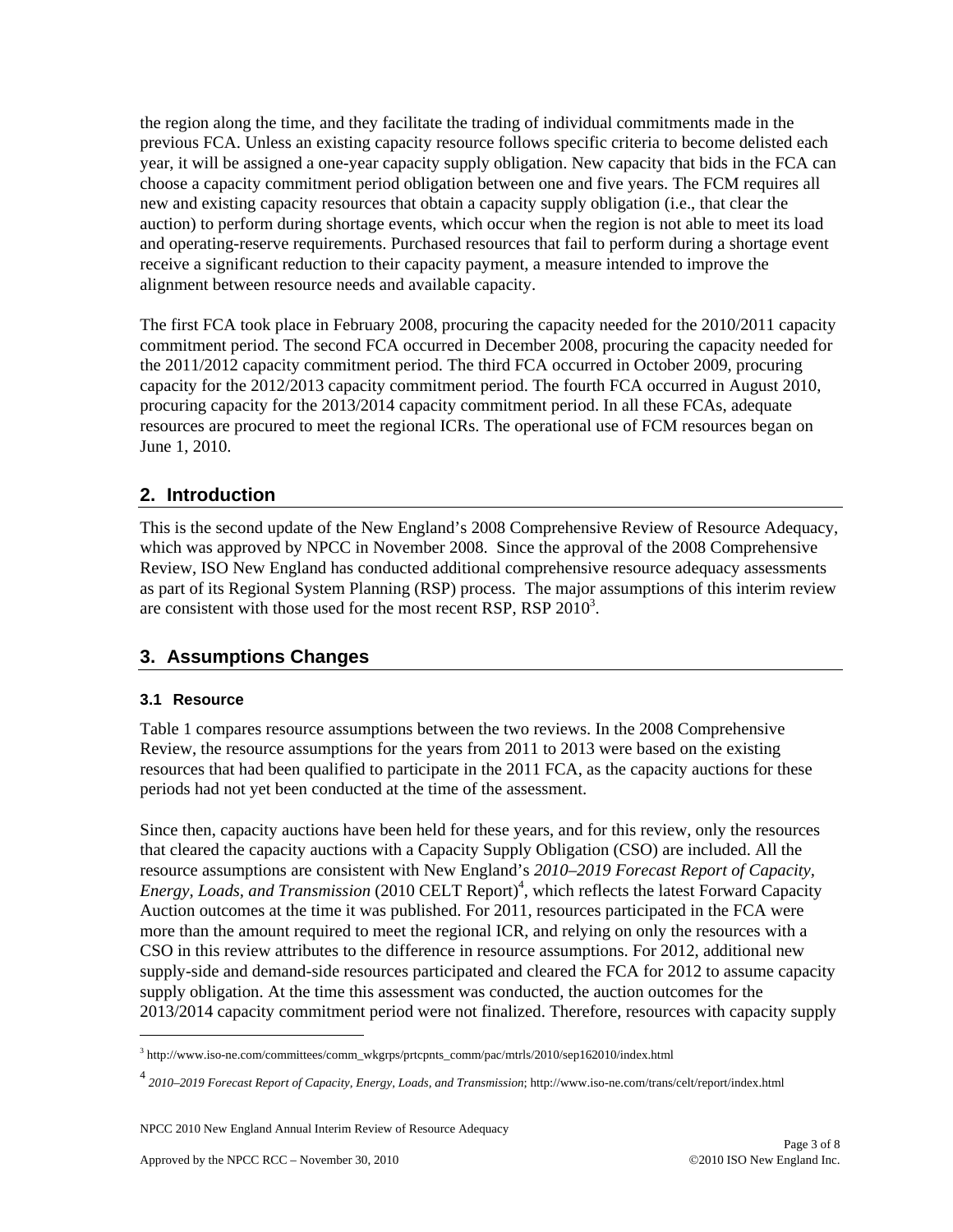obligation for 2012 were used for year 2013 in this review, but excluding the external capacity imports without long-term contract.

| Year | 2008 Comprehensive<br><b>Review (MW)</b> | 2010 Interim<br><b>Review (MW)</b> | <b>Difference</b><br>(MW) |
|------|------------------------------------------|------------------------------------|---------------------------|
| 2011 | 34.756                                   | 33,015                             | $-1,741$                  |
| 2012 | 34,756                                   | 37,026                             | 2,270                     |
| 2013 | 34,756                                   | 35,440                             | 684                       |

**Table 1 - Resources<sup>5</sup> Assumptions Comparison (Summer Ratings)** 

### **3.2 Load**

Tables 2 and 3 compare the New England peak demand forecasts for this interim review and the 2008 review. The differences are a result of the updated peak demand and energy forecast, which reflects impacts from both the regional economy and weather. Both reference and high demand forecasts in 2010 are lower than those used for the 2008 review. The New England and national economic recession that started in mid-2008 dominates the changes in the annual and seasonal peak demand forecasts. The new load forecasts are based on economic forecasts from November 2009 that projected the low point of the recession occurring in late 2009 and the economy starting to recover in 2010.

The high demand forecast is based on a high economic forecast which drives the energy forecast and the energy forecast drives the peak forecast. The high energy forecast as a percentage of the reference forecast is about the same for this review and last review. But the peak to energy response changed: 1) the peak forecast is now less sensitive to changes in energy; and 2) high peak as a percentage of the reference forecast was not as big as last review. This results in the differences in the high forecast being larger than the differences in the reference forecast.

| Year | 2008 Comprehensive<br><b>Review (MW)</b> | 2010 Interim Review (MW) | <b>Difference</b><br>(MW) |
|------|------------------------------------------|--------------------------|---------------------------|
| 2011 | 29,405                                   | 27,660                   | -1.745                    |
| 2012 | 29,820                                   | 28,165                   | $-1,655$                  |
| 2013 | 30,190                                   | 28,570                   | $-1,620$                  |

**Table 2 - Reference Peak Load Forecast Comparison** 

| Table 3 - High Load Forecast Comparison |  |  |
|-----------------------------------------|--|--|
|-----------------------------------------|--|--|

| Year | 2008 Comprehensive<br><b>Review (MW)</b> | 2010 Interim Review<br>(MW) | <b>Difference</b><br>(MW) |
|------|------------------------------------------|-----------------------------|---------------------------|
| 2011 | 29.925                                   | 27.780                      | $-2,265$                  |
| 2012 | 30,565                                   | 28,360                      | $-2,400$                  |
| 2013 | 31,155                                   | 28,850                      | $-2,585$                  |

<sup>&</sup>lt;sup>5</sup> Resources include internal generating units, demand-side resources and capacity imports.

l

NPCC 2010 New England Annual Interim Review of Resource Adequacy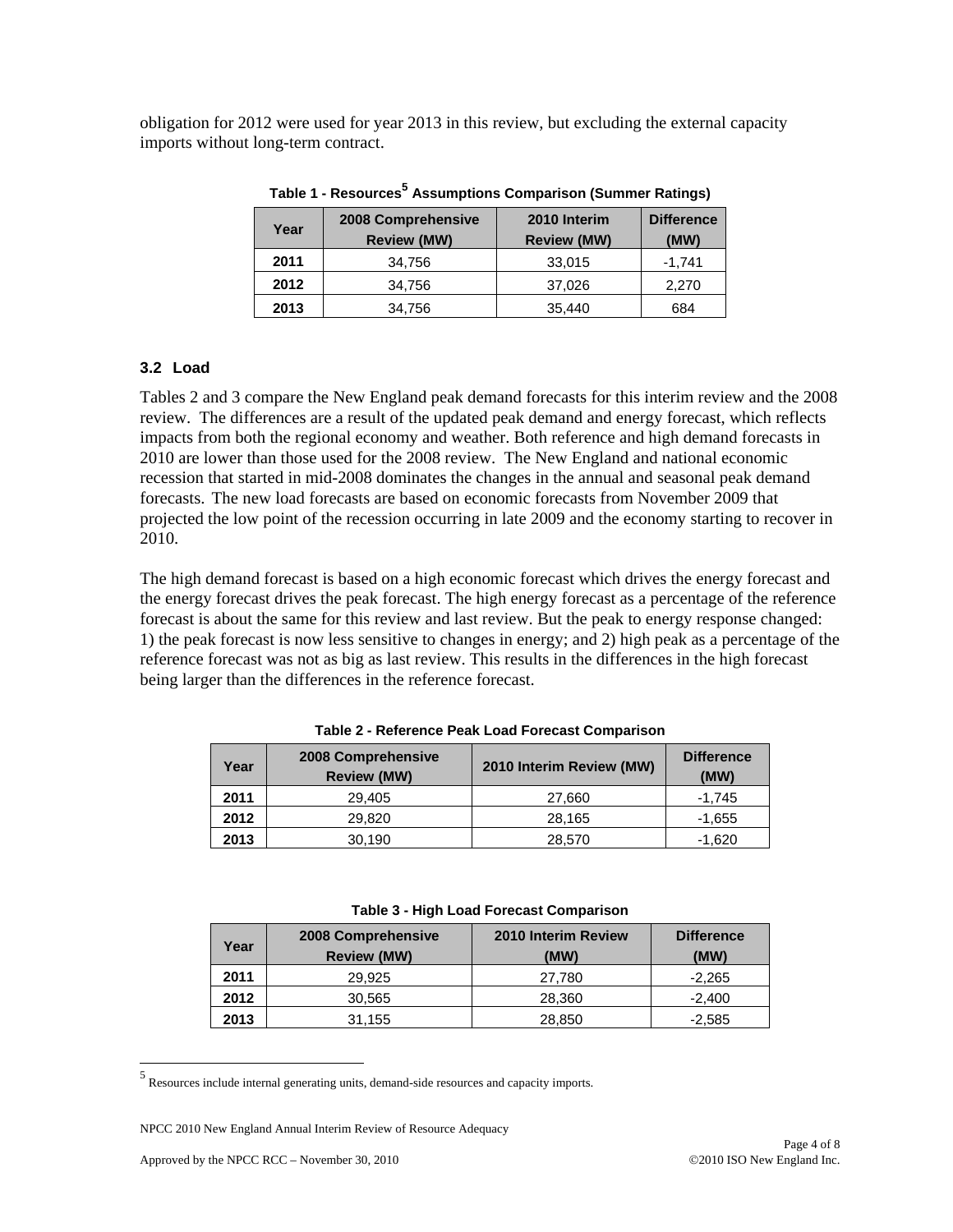# **3.3 Interface Limits**

The sub-area representation and transmission interface limits for this interim review are consistent with those identified within New England's RSP10. Table 4 shows the transmission transfer limits used within both reviews, with respect to the major transmission interfaces. The differences in the limits are the result of topology changes within the inservice dates of recent transmission upgrades as well as system configurations.

| <b>Interface</b>                     | <b>Limit assumed in 2008</b><br><b>Comprehensive Review</b><br>(MW) | <b>Limit assumed in 2010</b><br><b>Interim Review (MW)</b> |
|--------------------------------------|---------------------------------------------------------------------|------------------------------------------------------------|
| New Brunswick to New England         | 1,000                                                               | 1,000                                                      |
| Orrington South                      | 1,200                                                               | 1,200                                                      |
| Surowiec South                       | 1,150                                                               | 1,150                                                      |
| Maine - NH                           | 1,575 (2011)<br>1,550 (2012)<br>1,525 (2013)                        | $1,600(2011-2013)$                                         |
| North to South                       | 2,700                                                               | 2,700                                                      |
| Boston Import                        | 4,900                                                               | 4,900                                                      |
| <b>SEMA Export</b>                   | No Limit                                                            | No Limit                                                   |
| SEMA / RI Export                     | 3,000                                                               | 3,000                                                      |
| East to West                         | 2,800                                                               | 2,800                                                      |
| Connecticut Import                   | 2,500                                                               | 2,500                                                      |
|                                      | 3,600 (2013)                                                        | 3,600 (2014)                                               |
| Southwestern CT Import               | 3,650                                                               | 3,200                                                      |
| Norwalk / Stamford Import            | 1,650                                                               | 1,650                                                      |
| New York/New England (Summer/Winter) | 1,400/1,700                                                         | 1,400/1,875                                                |
| <b>HQII Import</b>                   | 1,400                                                               | 1,400                                                      |
| Highgate Import                      | 200                                                                 | 200                                                        |
| Cross Sound Cable                    | 346                                                                 | 346                                                        |

| Table 4 - Major Transmission Interface Limits Assumed in the 2008 & 2010 Reviews (MW) |  |
|---------------------------------------------------------------------------------------|--|

### **3.4 Unit Availability**

Table 5 compares the average EFORd (weighted by unit size) assumptions used in this interim review and the 2008 Comprehensive Review. Overall, the 2010 system weighted average EFORd has slightly improved as compared to the 2008 value.

| <b>Unit Type</b>      | 2008 Comprehensive<br>Review EFORd (%) | 2010 Interim Review<br>EFORd (%) |
|-----------------------|----------------------------------------|----------------------------------|
| Fossil                | 7.56                                   | 7.2                              |
| <b>Combined Cycle</b> | 5.17                                   | 4.6                              |
| <b>Diesel</b>         | 6.51                                   | 5.7                              |
| Jet                   | 6.55                                   | 6.7                              |
| <b>Nuclear</b>        | 1.56                                   | 1.4                              |
| Hydro                 | 1.65                                   | 1.9                              |
| <b>System</b>         | 5.11                                   | 4.9                              |

**Table 5 - Change In Unit EFORd Assumptions – Weighted Averages** 

NPCC 2010 New England Annual Interim Review of Resource Adequacy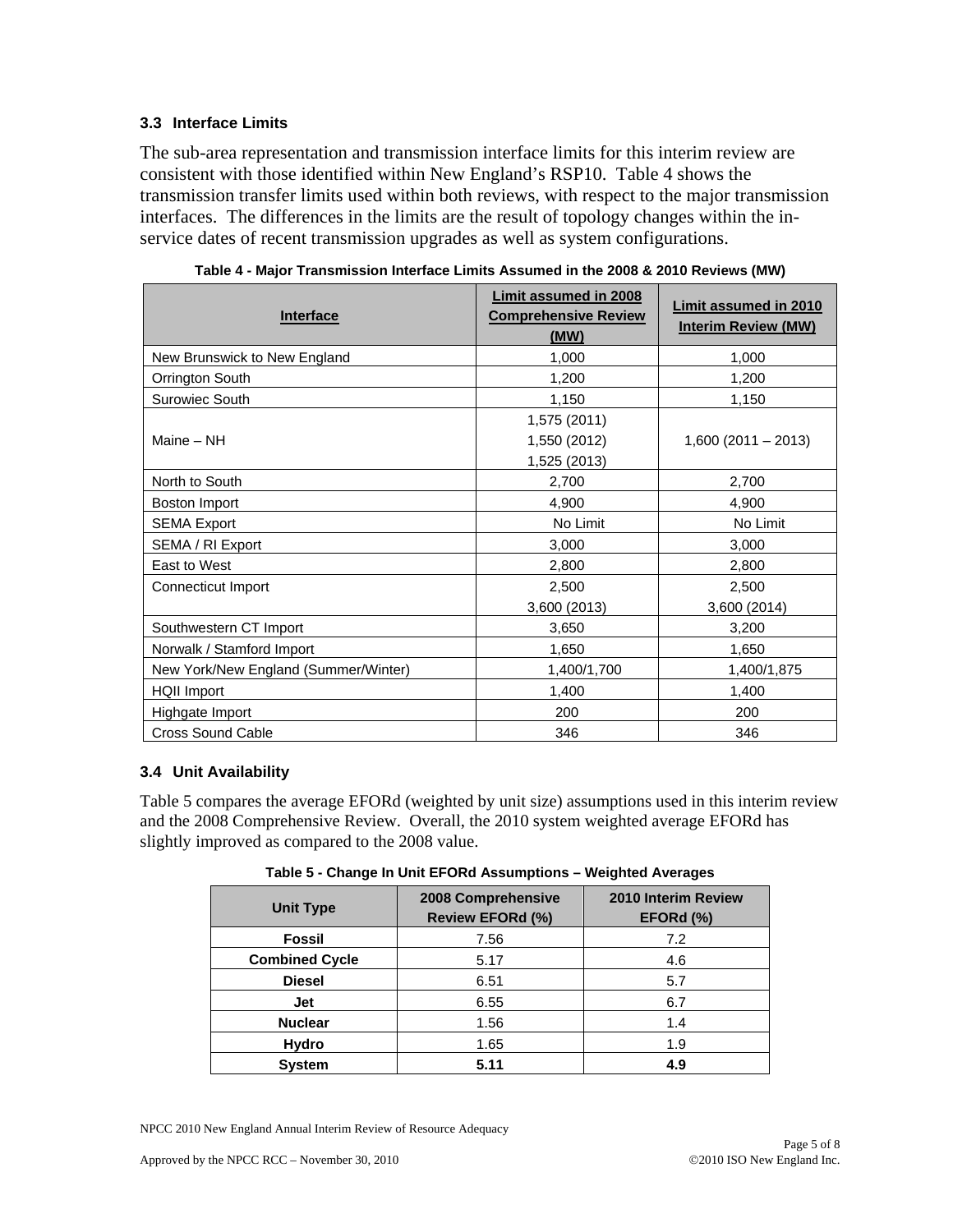### **3.5 Fuel Supply Diversity**

New England's power generation sector has had ongoing issues associated with the significant lack of fuel diversity, but actions over the past few years have improved the reliability of the fuel supply and associated generator performance. Although the region remains heavily dependent on natural gas as its primary fuel for power generation, recent natural gas infrastructure projects should satisfy the needs of New England's gas and power markets for years to come. These improvements include the diversification of natural gas supply sources that include new fields and expanded natural gas pipelines, storage, and liquefied natural gas (LNG) import facilities. The improvements in the regional natural gas system, combined with the addition of both demand-side and renewable resources, are expected to mitigate historical reliability concerns over the lack of fuel diversity within New England.

### **3.6 Impacts of Environmental Emission Regulations**

There are many EPA proposals for stricter environmental regulations. They include tighter National Ambient Air Quality Standards for sulfur dioxide  $(SO_2)$ , nitrogen dioxide  $(NO_2)$ , ozone and small particulate material ( $PM<sub>2.5</sub>$ ). These will go into effect over the next several years and likely make continued environmental compliance more difficult for some generators. To deal with ozone transport from the south and west to the Northeast, a proposed Transport Rule (TR) will take effect in 2012 replacing the Clean Air Interstate Rule currently in effect, and which affects Connecticut and Massachusetts plus 26 other states. The TR will cover 31 states and impose lower  $SO_2$  and  $NO_x$ allowance budgets for the larger fossil units, i.e. greater than 25 MW than currently exists under CAIR. The TR will also restrict allowance trading more than under CAIR. In addition proposed regulations affecting toxic emissions will likely require lower emissions of mercury.

The Regional Greenhouse Gas Initiative (RGGI), a regional CO2 cap has been in effect in New England as well as in New York, New Jersey, Maryland, and Delaware since 2009. The preliminary EPA data show 2009 RGGI generator emissions were about two-thirds of the RGGI cap of 188 million tons of  $CO<sub>2</sub>$  indicating a large margin of compliance. The RGGI program is currently being reevaluated.

In April 2009, a U.S. Supreme Court decision clarified the criteria for Best Available Control Technology (BACT) for reducing the impacts on aquatic organisms from the cooling water intakes of large fossil-steam, and nuclear generating plants. The decision allows the use of a benefit/cost ratio in evaluating the environmental impacts, but EPA has not indicated how it will apply this interpretation in renewing water permits of existing generators. This criterion has the potential to require retrofitting cooling towers on existing plants with once-through cooling systems. If required, this could have a significant impact on system reliability depending on the timing of such requirements and the number plants affected. NERC is completing a study to determine how this regulation and others discussed above may affect reliability in the NERC reliability regions in the U.S.

The combined Renewable Portfolio Standards (RPS) and related Energy-Efficiency (EE) targets will increase to approximately 25.5% of New England's total projected energy use by 2017, and increase to 30.4% by 2020. State goals for new energy-efficiency programs make up about 11.0% of the 30.4%; the remainder is attributable to Renewable Portfolio Standards and related policies. The ISO recognizes the uncertainty of success for the renewable generation projects within the current interconnection queue. Based on assumptions, these projects alone would likely meet the incremental growth in the RPS classes for new renewables sometime between 2013 and 2015. Also helping to

NPCC 2010 New England Annual Interim Review of Resource Adequacy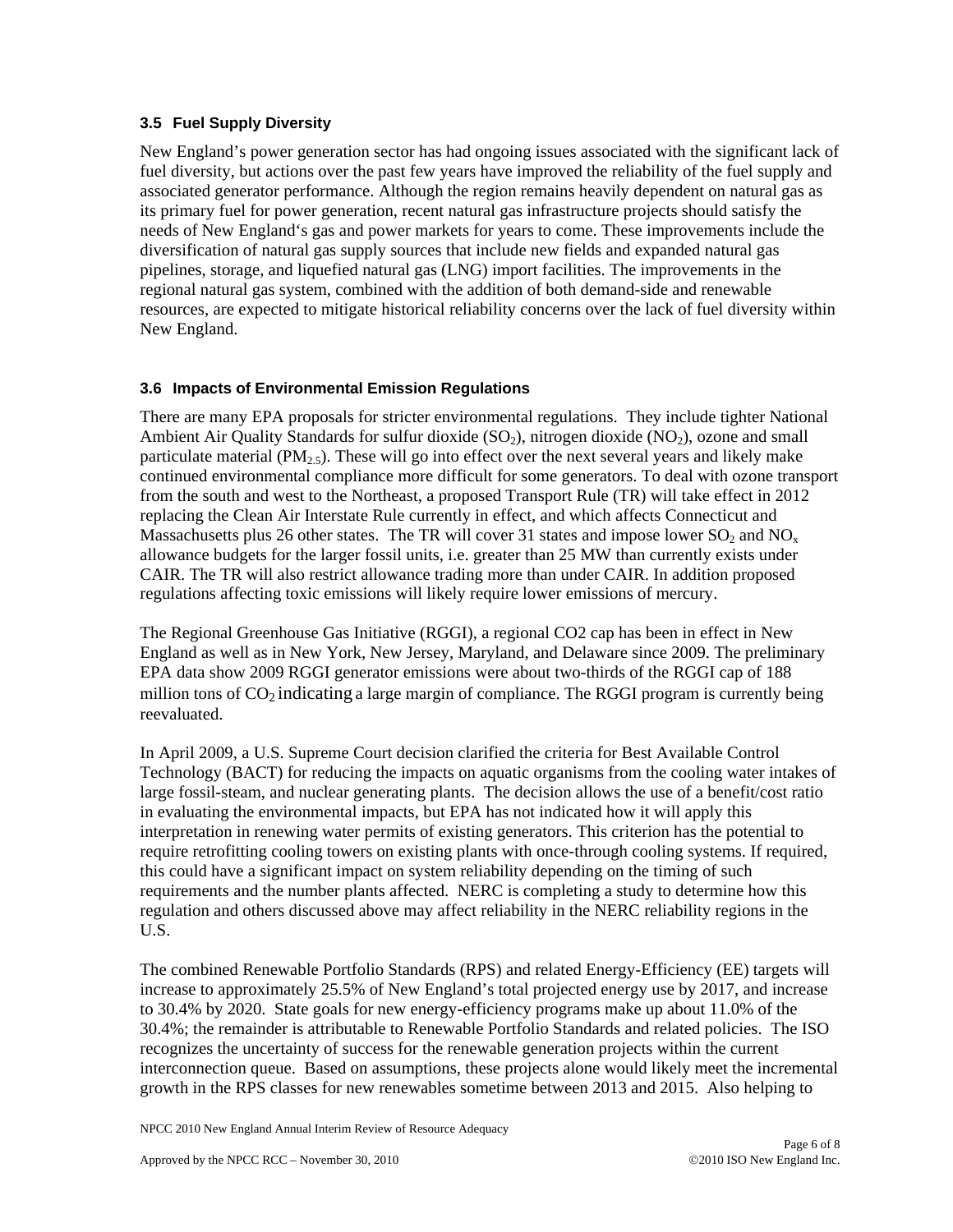meet the RPS will be new projects being planned and not yet in interconnection queue, small renewable projects behind the meter, or the purchase of Renewable Energy Credits/Certificates (REC)s from projects in neighboring regions could meet any market shortfalls. Alternatively, affected Load Serving Entities (LSE) can make Alternative Compliance Payments to the states' "Clean Energy Funds," which would then help finance new, regional renewable energy projects.

#### **3.7 Others**

The interconnection benefits from neighboring Areas are considered in the LOLE assessments in both reviews. Since the 2008 Comprehensive Review, ISO-NE has conducted additional tie benefit studies to investigate the amount of tie reliability assistance New England can rely on from its neighbors for resource adequacy studies. Table 6 summarizes the tie benefit assumptions for these two reviews.

|      | Table 6 – Assumed Tie Benefits from Neighbornig Areas (MW) |                     |
|------|------------------------------------------------------------|---------------------|
| Year | 2008 Comprehensive Review                                  | 2010 Interim Review |
| 2011 | 1.800                                                      | $1,800^{\circ}$     |
| 2012 | 1.800                                                      | 1.665'              |
| 2013 | 1,800                                                      | $1,700^\circ$       |

**Table 6 – Assumed Tie Benefits from Neighboring Areas (MW)** 

Other assumptions for these two reviews are consistent with each other, or the impacts on the reliability results are negligible.

# **4. RESULTS**

l

Tables 7 and 8 summarize the New England system Loss of Load Expectation (LOLE) results for the scenarios investigated within this interim review and those from the 2008 Comprehensive Review. The differences in the results of the two reliability reviews can be attributed to the differences in assumptions used for each review as previously outlined.

| Year | <b>2008 Comprehensive Review</b><br>(Days/Year) | 2010 Interim Review<br>(Days/Year) |
|------|-------------------------------------------------|------------------------------------|
| 2011 | 0.032                                           | 0.028                              |
| 2012 | 0.045                                           | 0.000                              |
| 2013 | 0.060                                           | 0.008                              |

**Table 7 – LOLE Under Reference Demand Forecast** 

<sup>6</sup> http://www.iso-ne.com/genrtion\_resrcs/reports/nepool\_oc\_review/2008/icr\_2011-2012\_report\_final\_12-01-08.pdf

<sup>7</sup> http://www.iso-ne.com/genrtion\_resrcs/reports/nepool\_oc\_review/2009/icr\_2012-2013\_report\_final\_09-29-09.pdf

<sup>8</sup> http://www.iso-ne.com/genrtion\_resrcs/reports/nepool\_oc\_review/2010/icr\_2013-2014\_may\_2010.pdf